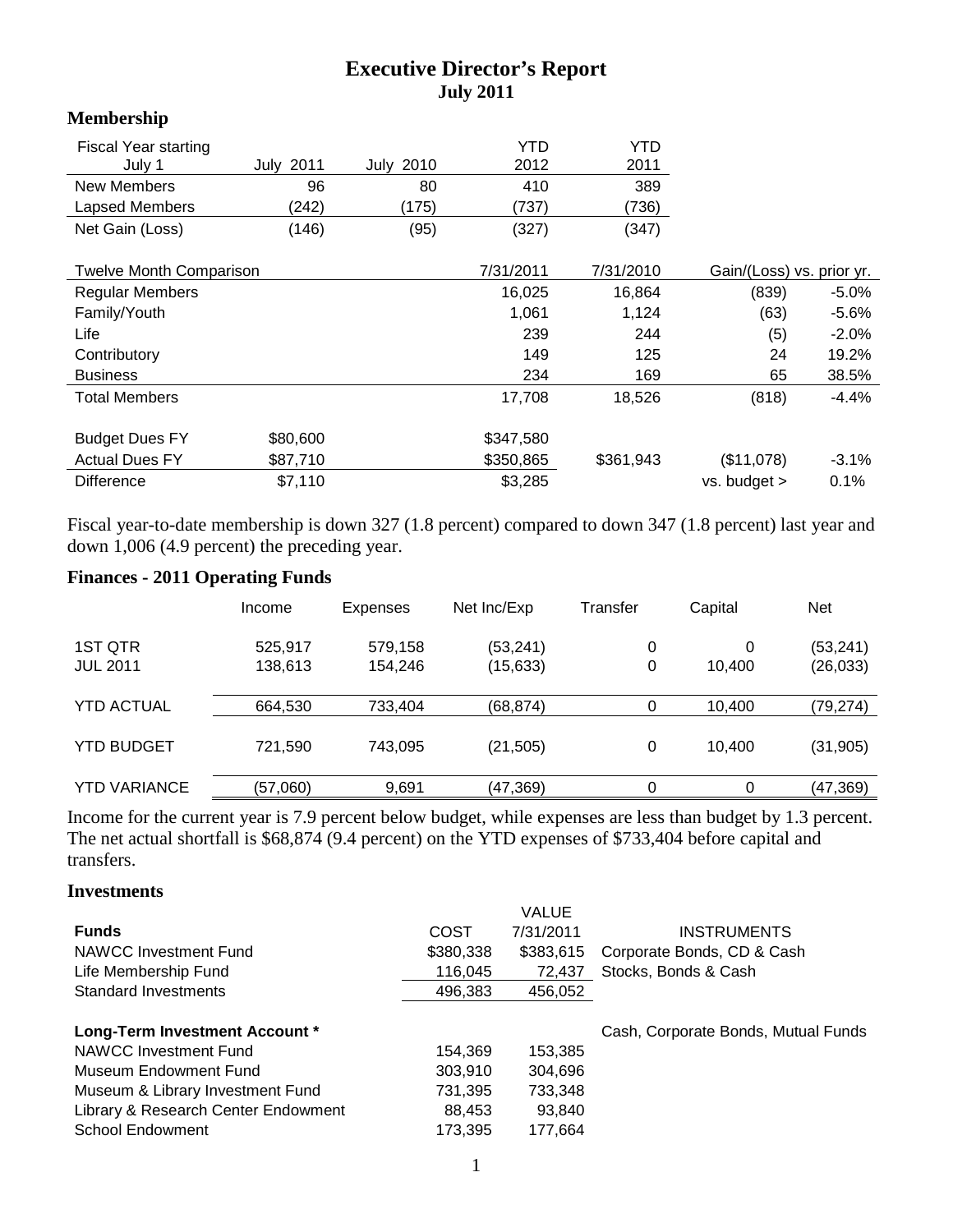| <b>Pritchard Fund</b>           | 44.120    | 42.051    |
|---------------------------------|-----------|-----------|
| Sub-total Long-Term Investments | 1,495,642 | 1,504,984 |
|                                 |           |           |
| Total Investments               | 1,992,025 | 1,961,036 |
| $\sim$                          |           |           |

\*Consolidated Long-Term funds balance-Individual named account balances calculated

The current values on investments reflect paper gains and losses due to market fluctuations. Since most of our fixed income investments are held to maturity, actual gains and losses will only occur at maturity or when an investment is sold.

#### **Development**

Regular donations total \$50,149 YTD versus \$67,943 for the previous year. Pledge payments YTD are \$10,500. In-kind donations total \$264 versus \$285 last year. In-kind donations do not include items donated for which the value is not determined.

Recent chapter contributions: \$2,000 from Palomar Chapter 136 for the Library, \$400 Los Angeles Chapter 56 for the symposium and also contributions from New York Chapter 2, Maryland Chapter 11, Florida Sunshine Chapter 19, and Alabama Chapter 54. A \$5,000 contribution was also received from the Gallet Watch Co. to fund a part-time Curator of Watches in 2012.

## **Information Services – Kevin Osborne, IS Director**

The installation of additional drives in the Web server was rescheduled (actually, as of the writing of this report, the drives are being added to the server disk array and installation should be finished by Monday, 8- 15). We replaced a malfunctioning computer in Publications with a more reliable one. We have finished the update to Microsoft Exchange 2010 from Exchange 2003. This keeps us current and adds smart phone capability to our email services.

We have replaced all the security cameras in the Museum, Archives, and Library, with the exception of one camera that will be replaced shortly. In addition to being all color images now, the focus is much clearer and the viewing angle is much wider. All the work was carried out by Noel Poirier and Kevin Osborne, thus saving a good deal of money over having a contractor do the installation.

We installed the new color copier and moved the black and white copier into the Library, replacing the failing old Konica copier from the School. Both copiers, as well as the copier at the School, are connected to the network and permit printing from any computer as well as scanning to the network. We ran new network connections for both the color copier and the copier that was relocated to the Library.

Since the color copier is located on the second floor, we have moved the HP Color Laserjet to the Library, so the librarians now have the option to print color without the need to go upstairs to retrieve color printouts. Any color printing that is composed of more than a dozen or so pages is to be sent to the color copier since the cost per page is much less than that of the HP color printer. The quality of color printing on the color copier is impressive, and it has come in very handy when we need to print a large volume of chapter newsletters (not in color), because we can now split the job, sending half to the copier upstairs and half to the copier in the Library.

We added a video for online viewing to the website: Number 777 *The Lititz Watchmaking Program* by Hermann Myer.

### **School of Horology – Jim Michaels, School Director**

Classes continued through the month of July. The watch program continued with W-100 Micro Mechanics, followed by W-200 Intro. to Watch Repair. The clock program continued with C-100 Intro. to Clock Repairs, followed by C-200 Clock Repair Skills and C-300 Basic Clock Repairs. The School was closed from July 4 to 8 in observance of Independence Day.

The SOH service center has a steady stream of watch and clock repair work. The service center continues to repair and sell timepieces for customers. Customers often have the timepieces repaired prior to sale. The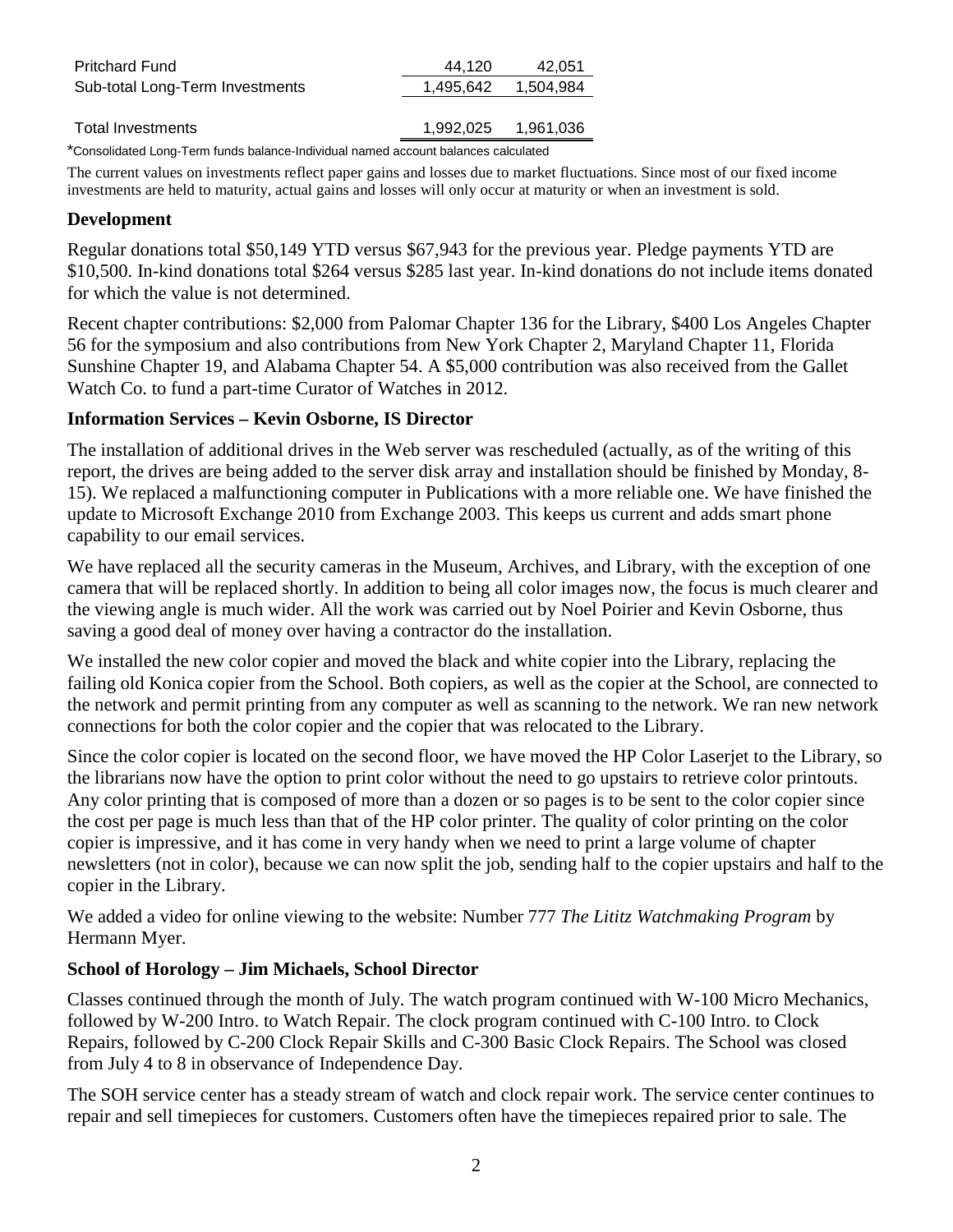service center receives a commission from sales. Gross repair income for July was \$5,778 compared to \$1,804 last year. The YTD total is \$28,035 compared to \$8,024 the previous year.

## **Museum/Library – Noel Poirier, Museum Director**

The Museum's admission revenue for July was \$9,307. Visitation for July was 2,309 visitors, including 65 NAWCC members (2.8 percent). NAWCC Store sales for July were \$8,468. July 2011's visitation is the highest July visitation since 2000. There are a number of factors that may have contributed to this month's high visitation: the beginning of a joint ticket with the new Turkey Hill Experience, a glowing review in the *Washington Post*'s *Weekend* insert, and two promotions run through Web-based GroupOn and LivingSocial. The Museum's accreditation review was scheduled for July 18-20, 2011. The AAM's decision regarding provisional accreditation should be completed by the middle of August 2011. The Museum hosted the *New York Times*' Cultural Critic-at-Large in July, and we expect his review to appear in that paper in August.

The Museum's online searchable collection database recorded 2,845 searches via the database's website. Laurence Bodenmann, a curator with the Musée international d'horlogerie, arrived July 18 to spend a month working at the Museum. She will be working on an evaluation of, and a plan for, the exhibition of the Museum's extensive Hamilton Watch Company material. The Museum crafted a press release to promote the Gallet Guest Curator of Wristwatches position this summer with the hopes of having someone onsite in the spring of 2012 at the latest.

The Museum's 2011 exhibit, Clockworks, has been well received since its opening in April. Comments in the guest register seem to indicate it is being enjoyed. The exhibit continues to receive good regional press coverage. The Found Time exhibit of Randall Cleaver's art-clocks will be installed the first week of August with a small, artist-opening sometime in the middle of August.

The Museum continues to negotiate with Hamilton Watch for ways we can assist them in the 120th Anniversary of the brand in 2012. This partnership tentatively will involve Hamilton's sponsorship of exhibits and events at the Museum and promotion of the Museum and its collection at a special exhibit being planned for New York City. The Museum hosted its annual Hops 'N' Clocks Fundraiser in July. The event again sold out in advance this year and raised approximately \$4,900 for the Museum and Library. Gallet has committed to serving as a sponsor for the 2012 exhibit season, and we expect their donation shortly. The Museum Director is finalizing designs for a brochure promoting NAWCC Membership with Museum visitors that highlights the local benefits of NAWCC Membership.

The Library had 194 visitors for the month and loaned 364 items; 78 research and reference questions were answered, seven items were donated, and two acquisitions were made.

### **Education/Volunteers – Katie Knaub, Education Director**

We continue to work with the instructor on the valuation courses and are distributing pre-course materials to participants. Our exhibits/museum intern is researching objects in our collection for the military timepiece exhibit scheduled for next year. We held make-a-clock workshops for several area day camps and day care centers during this month, with the help of Museum volunteers. We continue to transition the gallery attendant staff into their new responsibilities. We also continue to process workshop enrollees. We held both July workshops at the School; one workshop was held in the student break room because the classrooms in the basement of the Museum building were not finished yet. We also began ordering equipment and supplies that will be needed to have the workshops in the new classrooms this fall.

We continue to review material received from the Department of Education, PHEAA, and other sources on the latest regulations for federal student aid. We worked with the controller to distribute the first disbursements of aid to eligible School of Horology students.

Three new volunteers were placed during the month in the Library, Museum, and Membership Department, respectively. We are also hosting Laurence Bodenmann, from the MIH Museum in Switzerland, who is volunteering for six weeks in our exhibits area.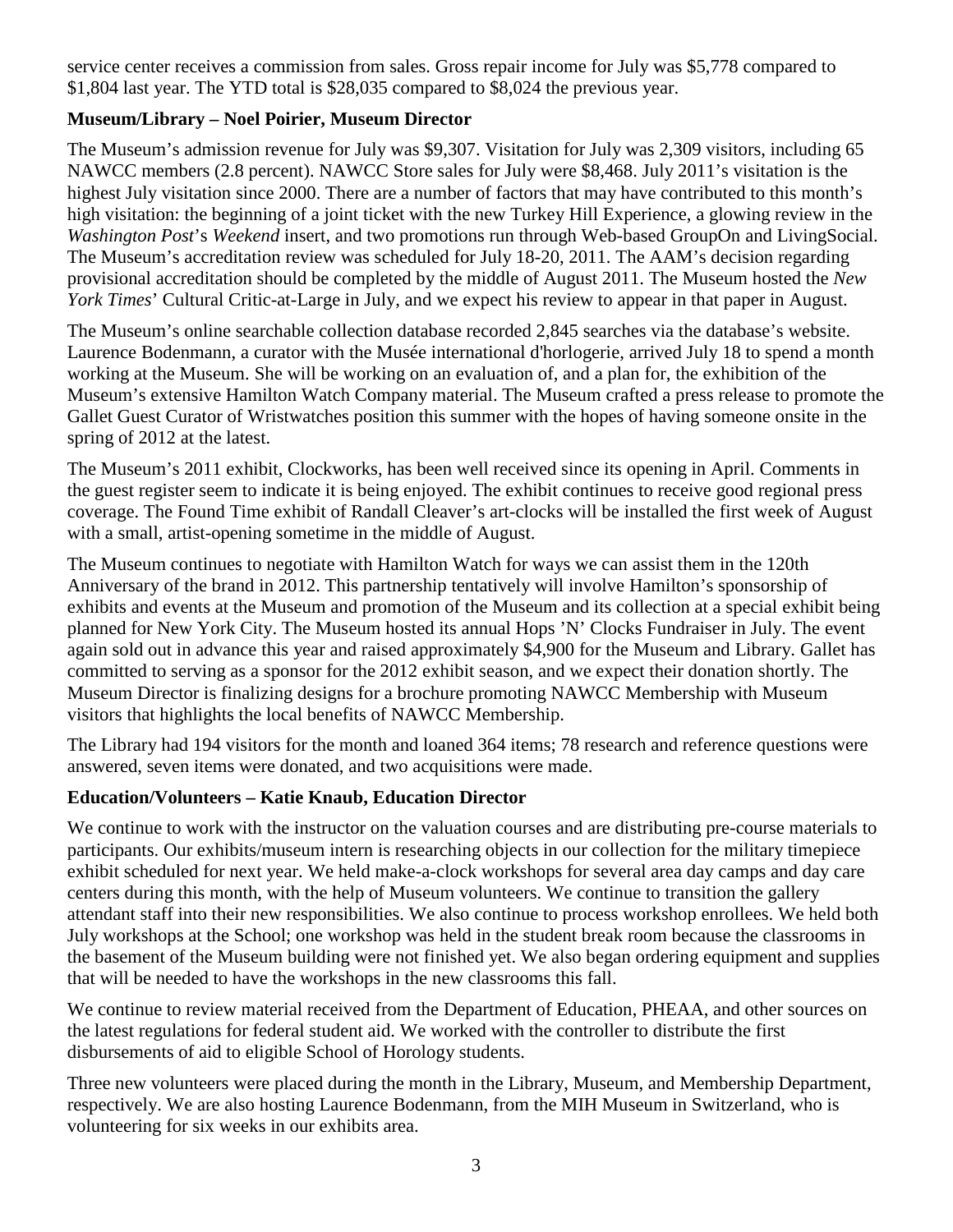#### Total Volunteer Hours for July: 596.5

In the public program area, we continue to offer the make-and-take sessions on Mondays and had several families participate in the program. We continue to work with our graphic arts intern in designing material for the 2011 exhibit year, the Found Time exhibit, general museum signage, and the fall Wine & Chimes event. We continue to prepare for the upcoming events, including Steampunk and the children's clockwork toy workshop.

## **Publications - Diana DeLucca, Editor**

The August *W&C Bulletin* was mailed from Cadmus on Thursday, July 28. The October *W&C Bulletin* was planned in July and will feature the annual State of the Association, five articles in color (including one partially in color), eight articles total, and the usual features. We will continue to promote the upcoming Symposium in this issue. Articles for future *Bulletin*s continue to be received, reviewed and peer-reviewed, and processed.

The August *MART & Highlights* revenue is shown below. Custom emails, Constant Contact group emails, and letters continue to be sent to Regionals, auction houses, and members to encourage advertising. The August *MART & Highlights* income dipped compared to the preceding month (although by comparison not as severely as the preceding two Augusts).

| Issue<br>Number | <b>Issue Date</b> | Revenue<br>per Issue |
|-----------------|-------------------|----------------------|
| 359             | Apr- $11$         | \$25,518.60          |
| 360             | $Jun-11$          | \$25,469.35          |
| 361             | Aug- $11$         | \$22,961.65          |

We are trying to heavily promote these changes beginning with the August *MART & Highlights*. The 6for5 offer (buy five ads in advance and receive a sixth ad at no cost) will be offered to line advertisers only and will only be available for the calendar year (no more rolling deadlines). Display advertisers will be offered the opportunity to pay for a year in advance to receive free advertising on the MART Marketplace, see: [http://nawcc.org/index.php/publications/1207.](http://nawcc.org/index.php/publications/1207) To date, eight advertisers are featured on the MART Marketplace; some have paid an additional fee of \$25 for this. We plan to promote advertisers who opt for the MARTMarketplace in other areas of the website and in the eHappenings newsletter.

Richard Watkin's book corrections are still being reviewed; Freda Conner is making great progress on checking the text of Philip Balcomb's *The Clock Book*; Spittlers/Bailey *American Clockmaking and Watchmaking by Name and by Place* is under review for author/copyeditor corrections.

Online posting of both periodicals, including PDFs and flipbooks, and checking to ensure that links are correct throughout the site require several days immediately prior to making content live.

Watchdig.org continues to consume staff time, with staff members filing reports and summaries leading to aggregated links, and all content requiring proofing and/or copyediting. The volunteer working to create a topic database for Watchdig that will allow application of predefined tags to content has made significant progress. This feature will soon be available to allow data entry of watch companies and their products.

Backup DVDs were created for Publications Department archives. An ad trade was arranged with the *Horological Journal* of the BHI. Photos were taken of the new classrooms. Press releases and *eHappenings* were proofed and copyedited as received.

### **Communications – Markus Harris, Communications Director**

Communications maintained the various NAWCC websites, monitoring and troubleshooting all NAWCC online resources, and provided technical advice and individual customer service via phone and email. Sent